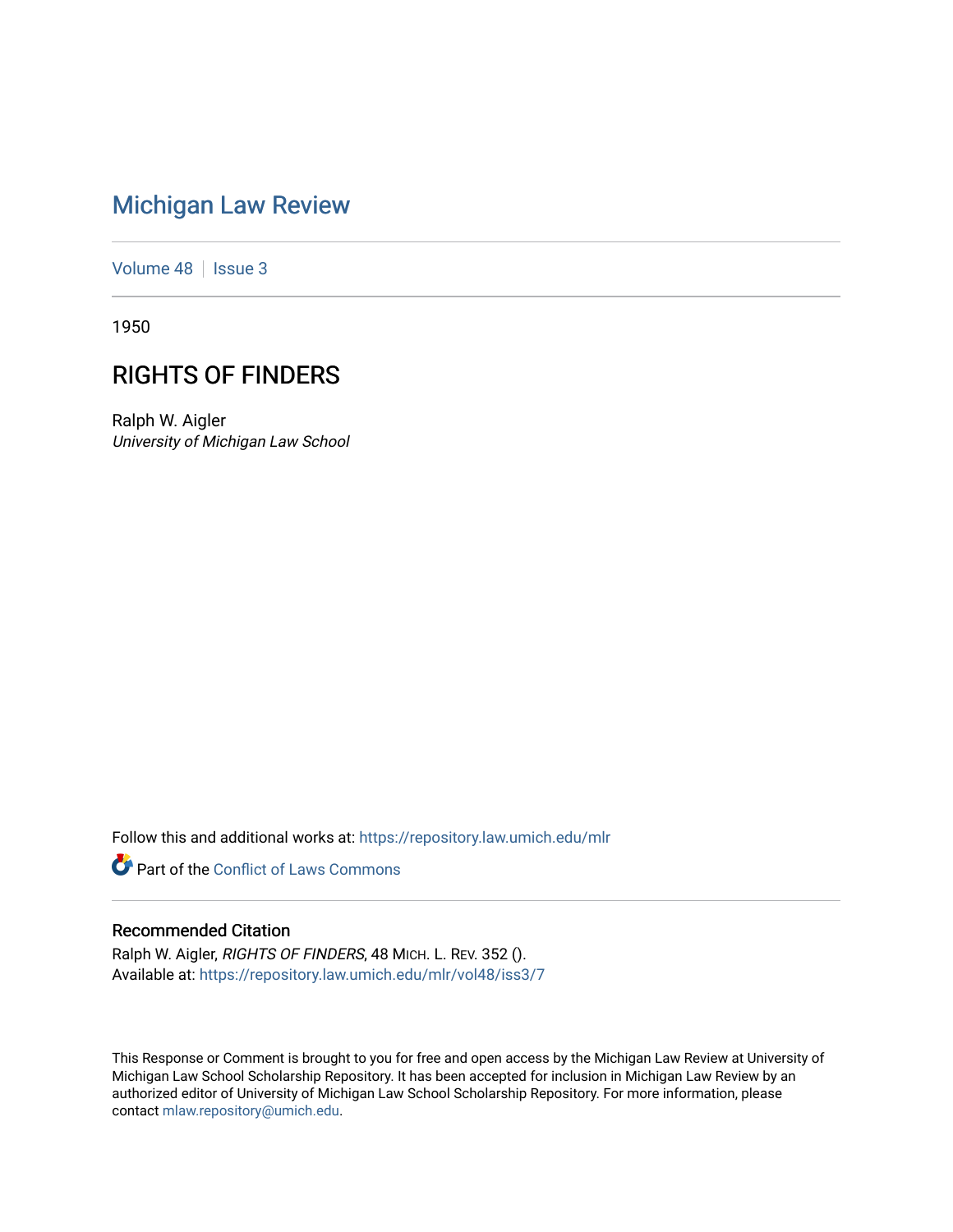RIGHTS OF FINDERS-Because the deeply important jurisprudential concept of possession is involved, cases dealing with the problem of finders assume an importance far beyond their practical significance. The recent decision by the Oregon Supreme Court in *Jackson v. Steinburg*<sup>1</sup> suggests further discussion of the problem, with particular reference to the cases in that state.

More than twenty-five years ago the writer of this comment published an article<sup>2</sup> in which it was suggested that the rights of a finder are in truth the rights of a possessor, the chief problem being the determination of the vexing question, found in many situations other than that of finding, as to who is the possessor of a thing. To become a "finder" one must be more than a discoverer; one must take possession.<sup>3</sup> If F is a finder by having acquired possession of a "lost"<sup>4</sup> article, he is entitled to protection of his possession against anyone not able to show a better right to that article. Owners and prior possessors typify those able to show a better right.<sup>5</sup>

Students of possession, of course, have noticed that courts are influenced in determining possession *vel non* by the results that will flow from such determination.<sup>6</sup> For example, a court may be more inclined to attribute possession of a thing to a land occupant as against a trespasser than as against one not wrongfully on the land.

A not uncommon notion is that a finder by the very act of findingrestoring the subject matter to the mass of usable things-has rendered meritorious service entitling him to sympathetic consideration. To the extent to which courts yield to this notion results may be reached difficult to understand and reconcile with generally accepted views as to possession and the rights of possessors. In a recent comment in this

1200 P. (2d) 376 (1948), rehearing, 205 P. (2d) 562 (1949).

<sup>2</sup>Aigler, ''Rights of Finders," 21 Mica. L. REv. 664 (1923).

<sup>3</sup>Such cases as Eads v. Brazelton, 22 Ark. 499, 79 Am. Dec. 88 (1861) and Keron v. Cashman, 33 A. 1055 (1896) are examples of this.

<sup>4</sup>*As* the word ''lost" is used in this connection, it should make no difference whether the thing in question was parted with inadvertently or was intentionally placed where "found."

<sup>5</sup>The possible rights of officers, etc. need not be mentioned here.

<sup>6</sup>See the illuminating discussion by Shartel, "Meanings of Possession," in 16 MmN. L. Rev. 611 (1932). In this respect it is interesting to note such cases as State v. Munson, 111 Kan. 318, 206 P. 749 (1922), where it was held that one who held in his hands a container for the purpose of taking a drink therefrom did not have possession of the intoxicating liquor in the container. The court observed that if such facts constituted possession, it would mean that almost always the taking of a drink in Kansas would be a criminal act. H that had been the legislative intent, presumably the legislature would have said so in more direct terms.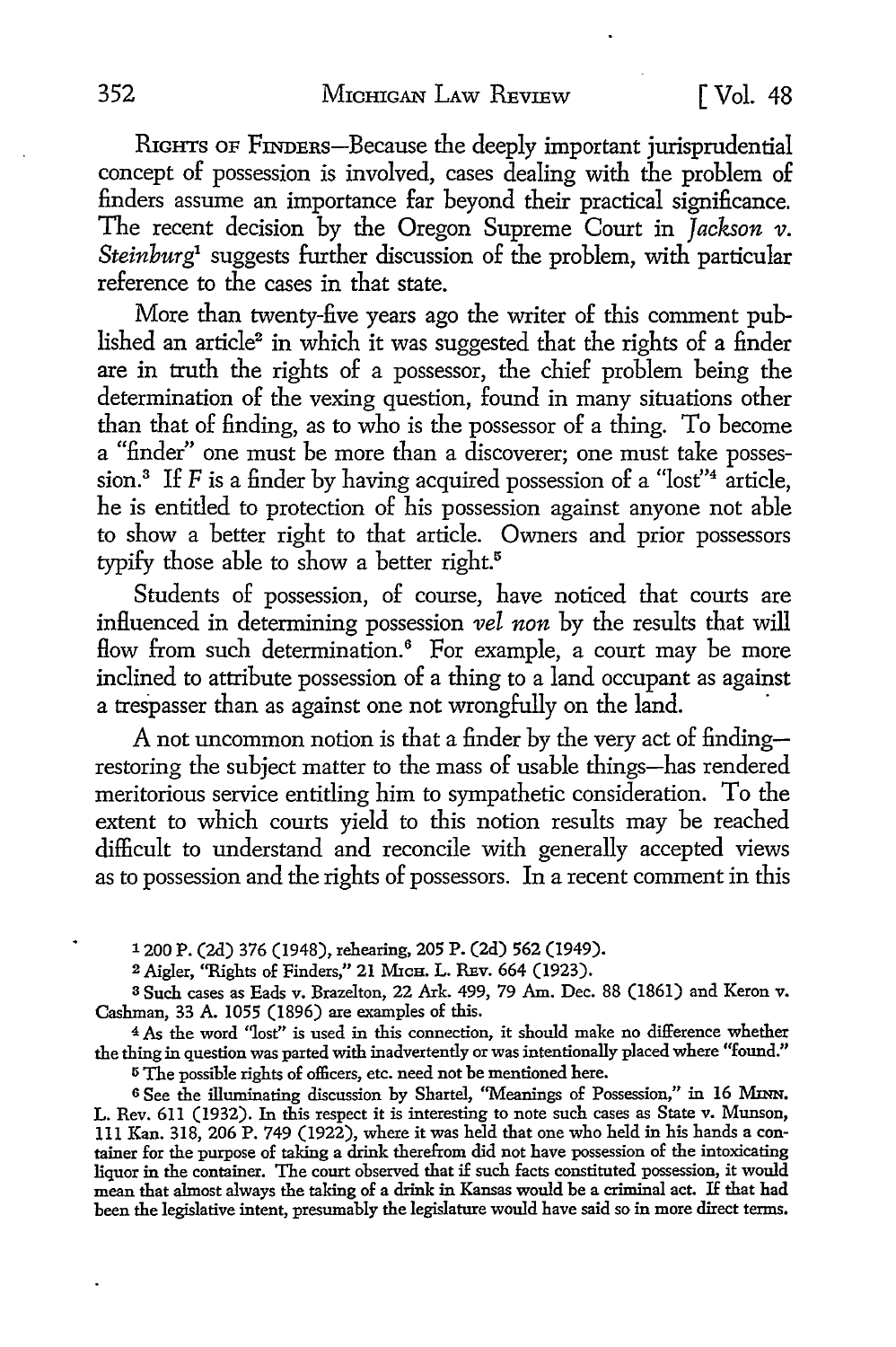#### 1950 ] COMMENTS 353

*Review*,<sup>7</sup> supplementing the discussion in the article mentioned above,<sup>8</sup> it was said: "The obviously confused state of the decisions dealing with the problem ... [ the rights of finders as against the occupant of the place where the thing is found] is due in large part to the varying weights given by the courts to the strict logic of the principles of possession, on the one side, and the more or less instinctive, emotional appeal presented by the finder's part in the transaction, on the other."<sup>9</sup>

Such elements in the problem multiply the difficulties of anyone attempting to formulate a statement of the law, also of the lawyer in making up his mind how to advise a client. In this respect it is peculiarly interesting to review the decisions of one court.

Thousands of students in Personal Property, to say nothing of numerous professors, have been puzzled by the decisions of the Oregon court in *Danielson v. Roherts1°* and *Ferguson v. Ray,11* particularly when noticing that the two cases were decided only a few months apart and are reported in the same volume. In the former case, in which boys were hired by a farmer to clean out his henhouse and in so doing dug up a can containing gold coins, it was concluded that the farmer could not establish a better right to the money than the boys who had delivered it to him. The court declared: "The fact that the money was found on the premises of the defendants [ the farmer], or that the plaintiffs were in their service at the time, can in no way affect the plaintiffs' right to possession, or their duty in reference to the lost treasure."12 Since the farmer made no claim as owner of the gold, his only grounds for a claim of better right than that of the boys were (I) prior possession of the gold as it lay there in his henhouse, and (2) employer of the boys. Both contentions, assuming they were made, were rejected in the sentence just quoted.

In the *Ferguson* case, some valuable gold quartz, buried in a sack at the foot of a tree for a long time, was "found" by a tenant of the land. The court concluded that the lessor had a better right to the

<sup>7</sup> 46 MICH. L. REV. 235 (1947). That comment was prompted by two recent decisions: Hannah v. Peel, [1945] K.B. 509, and Flax v. Monticello, 185 Va. 474, 39 S.E. (2d) 308 (1946). See also 46 MICH. L. REV. 266 (1947) noting Erickson v. Sinykin, 223 Minn. 232, 26 N.W. (2d) 172 (1947).

8 Note 2, supra.

9 46 MICH. L. REV. 235 at 240-241 (1947).

10 44 Ore. 108, 74 P. 913, 65 LR.A. 526, 102 Am. St. Rep. 627 (1904).

1144 Ore. 557, 77 P. 600, I LR.A. (n.s.) 477, 102 Am. St. Rep. 648 (1904).

12 Danielson v. Roberts, 44 Ore. 108 at ll5, 74 P. 913 (1904).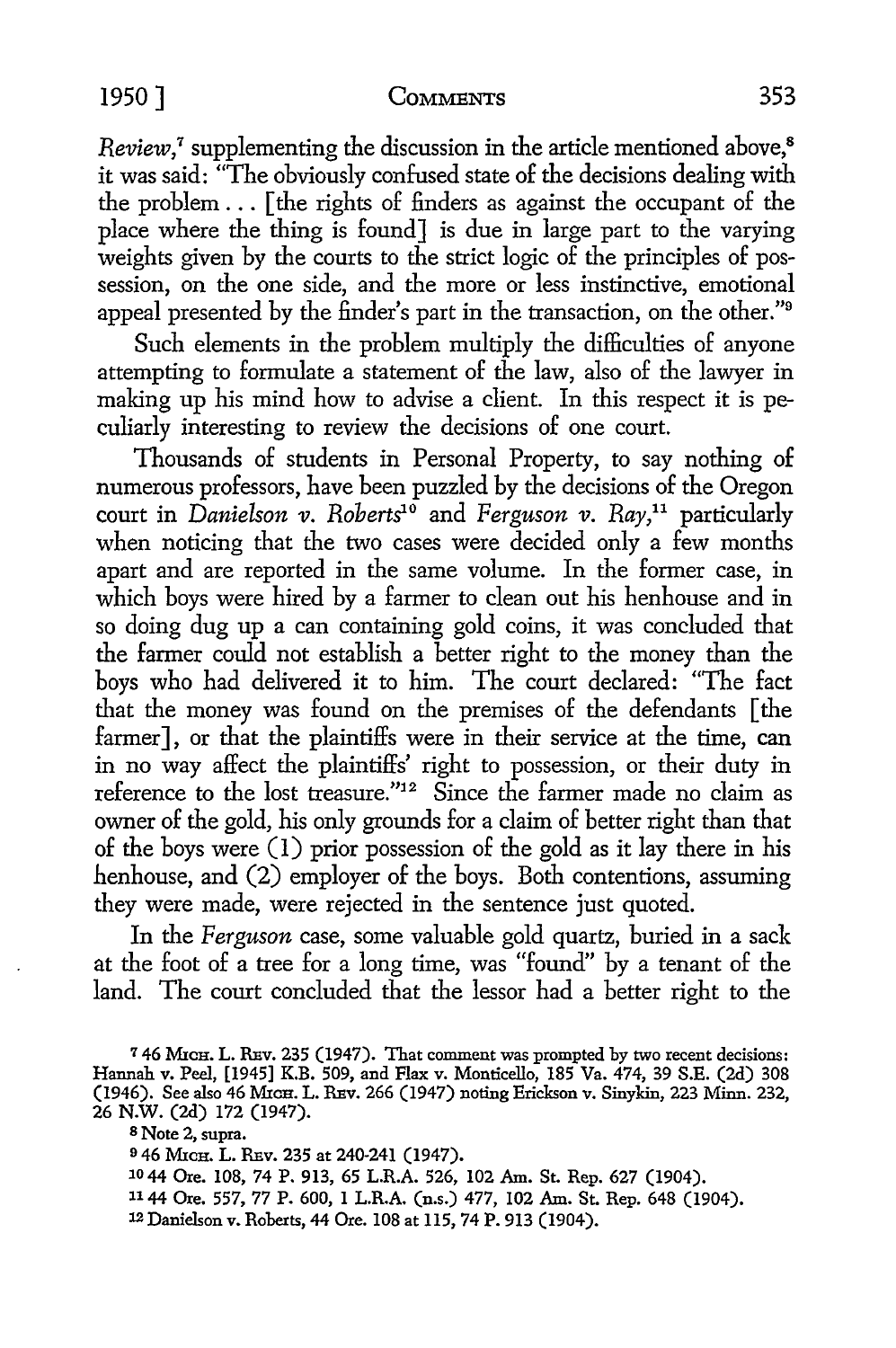quartz than the finder-tenant. Evidently, the quartz was deemed to have been buried by some unknown person before the leasing of the premises to the finder. A ruling by the trial court in favor of the finder was sought to be sustained upon the theory that the quartz was "either lost or abandoned property" and that in either event the finder was entitled to possession as against all but the true owner.

After pointing out that the quartz had been neither "lost" nor "abandoned" and that the case, therefore, should not be left to a jury on any such theory, the court declared that the case fell within the principle of such cases as *South Staffordshire Waterworks v. Sharman.13* The principle of that case, taken from the well-known essay on possession by Pollock and Wright,<sup>14</sup> is that possession of land carries with it the possession of things in and on the land.<sup>15</sup> The lessor thus having been in possession of the land on which the quartz was buried was also in possession of the quartz before the tenant-finder acquired possession; hence the former showed a better right than did the finder.

Both of these cases came up from the same county, the same trial judge sitting in both. In the earlier case, the *Danielson* one, the court had nonsuited the boys. In the *Ferguson* case the landowner, as defendant, asked that the "finder" be nonsuited. The trial judge must have felt no little surprise, if not chagrin, when he found that he was wrong both times!

In the *Ferguson* case the court stresses the fact that the quartz must have been intentionally placed where it later was found as distinguished from an inadvertent parting with possession. Precisely the same observations might well have been made regarding the money in the *Danielson* case. Indeed, the doctrine on which the *Staffordshire Waterworks* case was decided, approved and applied in the *Ferguson*  case, seems just as applicable to things truly "lost" on the premises of

1a [1896] 2 Q.B. 44.

14 POLLOCK AND WRIGHT, POSSESSION 1N THE CoMMON I.Aw 41 (1888).

15 The quotation from Pollock and Wright is: "The possession of land carries with it in general, by our law, possession of everything which is attached to or under that land, and, in the absence of a better title elsewhere, the right to possess it also. And it makes no difference that the possessor is not aware of the thing's existence." That the words "attached to or under" are not to be taken literally is shown by the added observations of Lord Russell in the Staffordshire case that "... the general principle seems to me to be that where a person has possession of house or land, with a manifest intention to exercise control over it and the things which may be upon or in *it,* then, if something is found on that land, whether by an employee of the owner or by a stranger, the presumption is that the possession of that thing is in the owner of the locus in quo." [1896] 2 Q.B. 44 at 47 (Italics added.)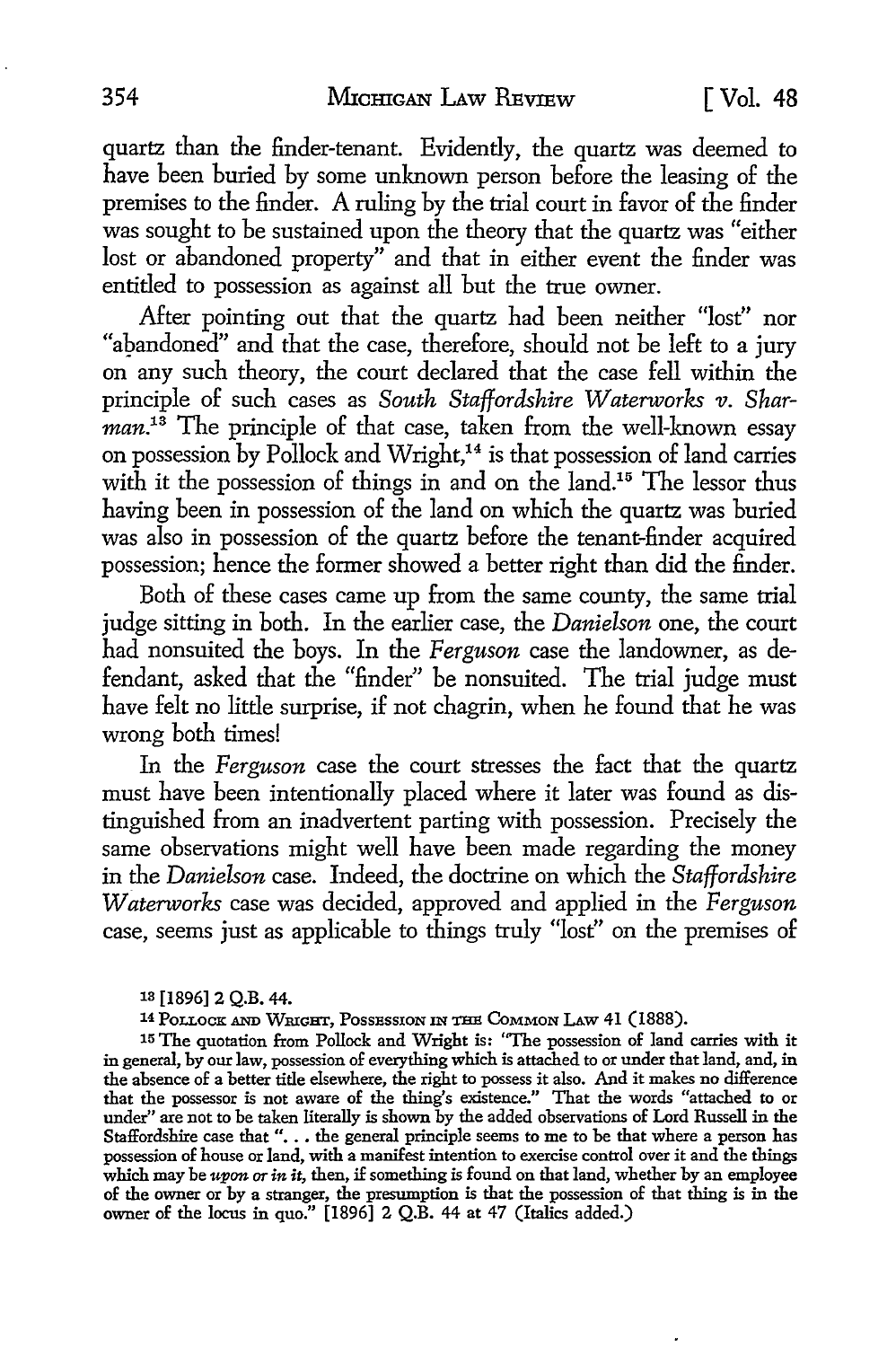that claimant as to things intentionally placed there and then forgotten. At any rate, it seems clear that if the principle on which the *Ferguson*  case was rested was properly applicable there, it was equally applicable to the facts of the *Danielson* case.<sup>16</sup>

The earlier Oregon case of *Sovern v. Yoran<sup>17</sup>* was cited in both cases. In that case hidden money concealed in defendant's barn was found by X. Defendant had disposed of the money by following the provisions of the statute regarding finding of lost things. The plaintiff, who seems to have established ownership of the money, sued in trover. While the court said that the money had not been "lost" in the sense that term was used in the statute, and therefore the defendant should not have acted under it, the only thing decided was that such disposition was not under the circumstances a conversion. The court noticed the language found in the report of *Armory v. Delamirie18* that the finder has "such a property as will enable him to keep" the found article as against all but the rightful owner.<sup>19</sup> Since the money in question had been intentionally placed where it was later discovered by X, the court seemed to think the doctrine of the *Armory* case inapplicable.<sup>20</sup> It goes on to observe that it may well be that "the defendant, being the owner of the property in which the money was deposited, was entitled to the possession as against the finders, and their delivery to him did not make him a bailee for them," etc. This viewpoint foreshadowed the conclusion in the *Ferguson* case but was ignored in the *Danielson* case.

Seven years after the *Danielson* and *Ferguson* cases were decided, the Oregon court had to consider *Roberson v. Ellis.21* The defendant therein, in possession of a warehouse, employed the plaintiff to remove certain goods therefrom. In the process plaintiff "found" some gold coins, which he turned over to the defendant. No owner-claimant

16 Of course, questions may be raised as to the weight of the Staffordshire case in view of the recent case of Hannah v. Peel, [1945] K.B. 509. Students of the problem have been disappointed that this case was never presented to the Court of Appeal.

1116 Ore. 269, 20 P. 100, 8 Am. St. Rep. 293 (1888).

181 Strange 505, 93 Eng. Rep. 664 (1722).

19 Too often there has been a failure to note that this language taken from the report of the case is at most a dictum. The correct statement would seem to be that the finder as possessor has a right to the possession of the thing found as against all persons except those *who can show a better right.* Starting with the language of the report, attention is directed to the narrow inquiry whether the person competing with the finder was really the owner or his representative.

20 That is, the money was not "lost."

21 58 Ore. 219, 114 P. 100, 35 L.R.A. (n.s.) 979 (1911).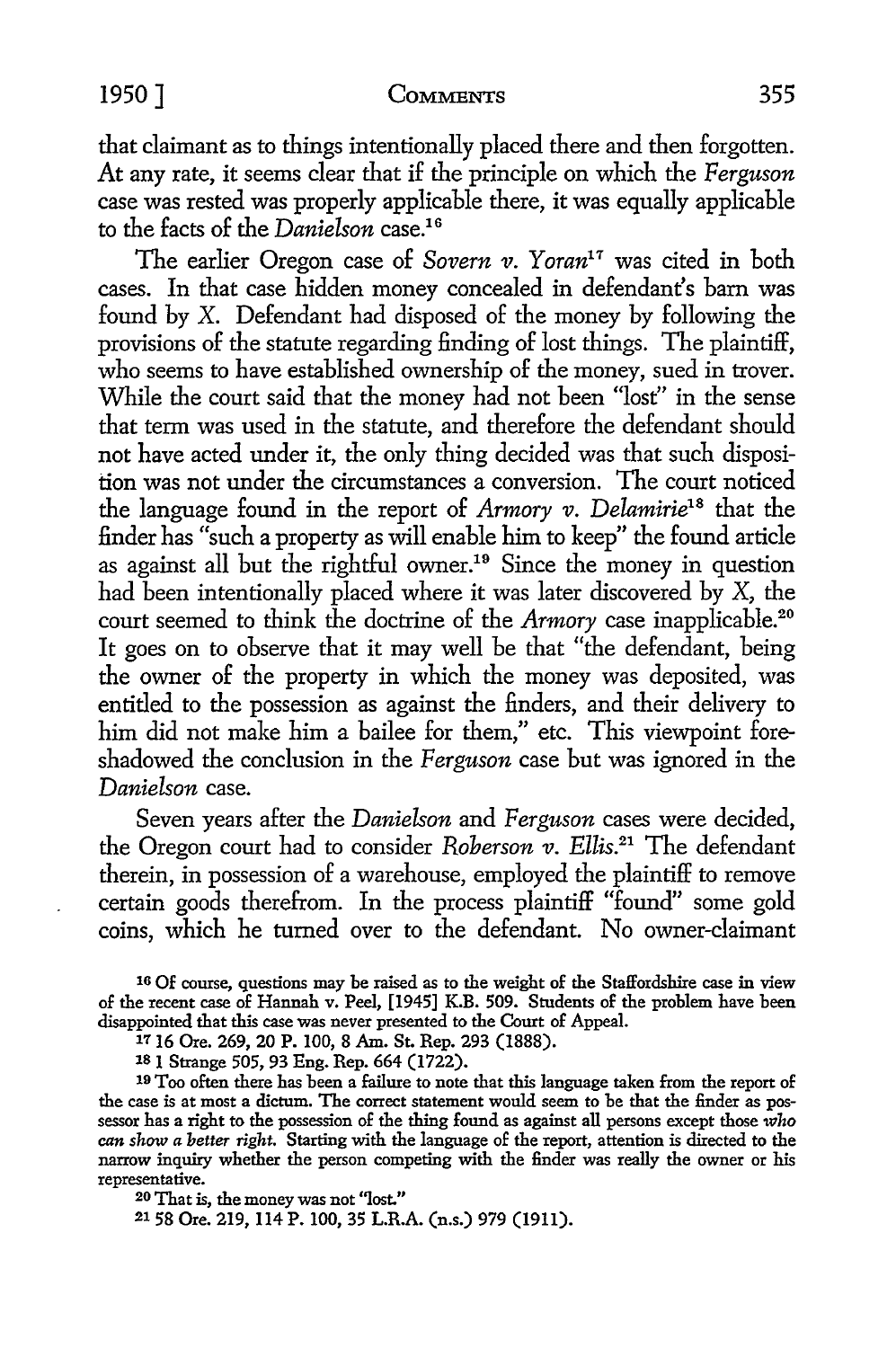#### 356 MICHIGAN LAW REVIEW [ Vol. 48

having shown up, the action was brought based upon the defendant's refusal to return the money to the plaintiff. The decision was for the plaintiff, the court rejecting the contentions of the defendant that he was entitled to the money (1) as employer and (2) as possessor of the warehouse. The *Ferguson* case was said to be distinguishable in that it did not involve "treasure trove."<sup>22</sup>The *Danielson* case was deemed applicable because, at least in part, the money in the current case had been placed in the warehouse long enough before its discovery to fall within the *Danielson* decision.<sup>23</sup>

This, then, was the status of the Oregon case law when the court came to the consideration of the very recent case of *Jackson v. Steinberg.*  It was an action by a chambermaid in defendant's hotel to recover eight hundred dollars "found" by the plaintiff, while performing the usual maid service in a hotel room, concealed underneath a paper lining of a dresser drawer. The case was twice considered by the Supreme Court. On the initial hearing the ruling was in favor of the defendant on the ground that the maid in the act of finding and turning over to defendant was acting in her capacity of employee.<sup>24</sup> On rehearing the same conclusion was reached, but, interestingly, on the ground on which *Ferguson v. Ray* was decided, namely, the prior possession of the land occupant, as stated by Pollock and Wright and then applied by the English court in the *Staffordshire Waterworks*  case. The court obviously was troubled by the *Danielson* decision as affirmed by the *Roberson* case, saying that the latter case fails to discuss at all "the effect of possession of the premises by someone other than the finder" and "undertakes to distinguish *Ferguson v. Ray* on the mere ground that it was not a treasure trove case." The court added: "It is not necessary to a decision of the present case that we should attempt to reconcile the doctrine of *Danielson v. Roberts* and *Roberson* 

<sup>22</sup> This observation is surprising, not because it was erroneous, but because the Oregon court had theretofore clearly taken the position that the law of treasure trove, as it existed in England, had no operation in Oregon; money was to be treated like any other article. See Danielson v. Roberts, 44 Ore. 108, 74 P. 913 (1904).

<sup>23</sup> This, too, was amazing so far as it was intended as a reason for applying the Danielson decision rather than that in Ferguson v. Ray.

<sup>24</sup> Considering the nature of a hotel chambermaid's duties, this would seem to have been a perfectly satisfactory basis for the decision. If the employee who found the money had been, for instance, the hotel carpenter or plumber, the employer-employee basis would not support such conclusion. On this point see Erickson v. Sinykin, 223 Minn. 232, 26 N.W.  $(2d)$  172 (1947).